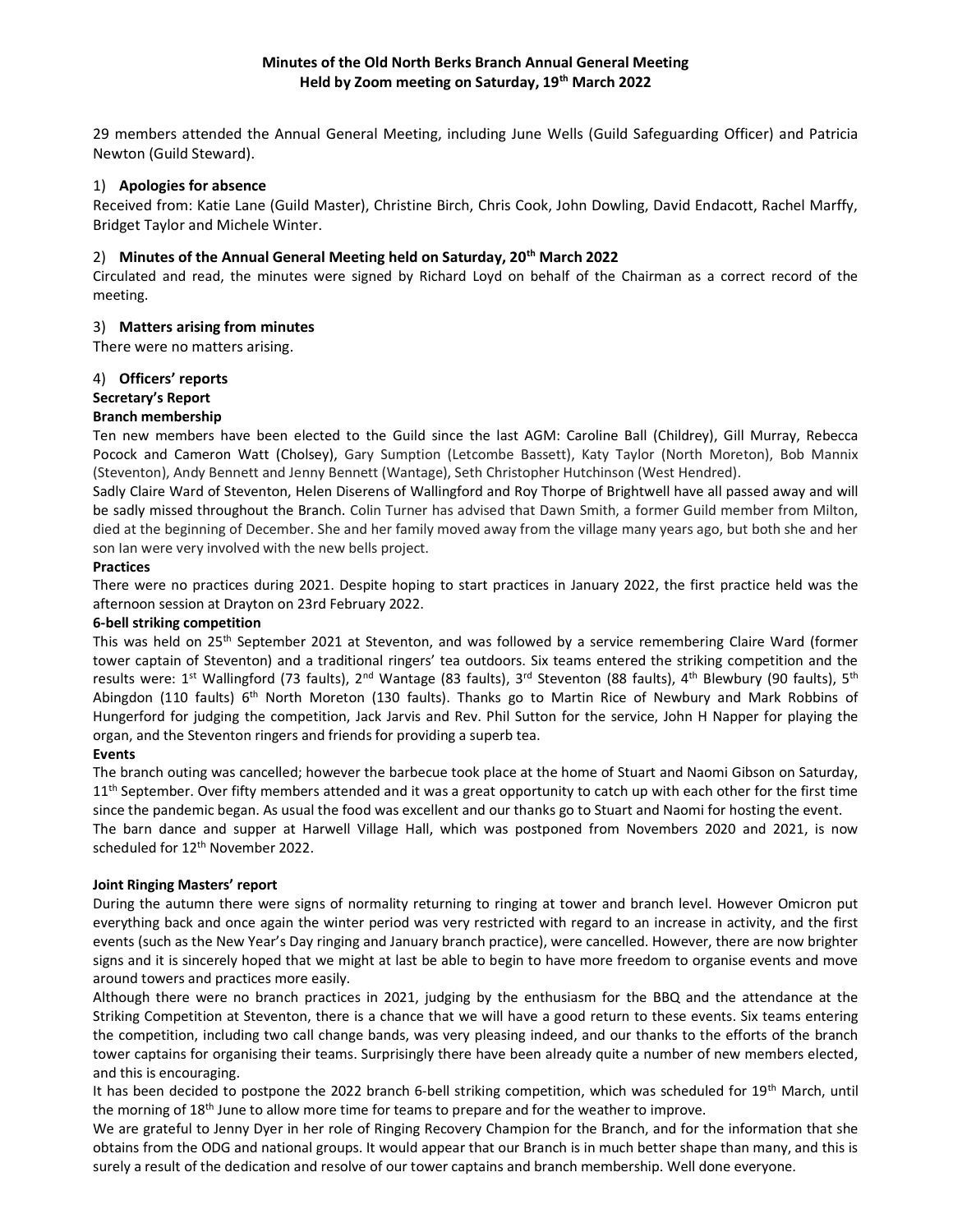There are a number of new members being elected and also some successful teaching happening, and if this trend is sustained then we should recover well and have some enthusiastic new faces to take the Branch forward in the coming years.

The Long Wittenham project was finally completed, and congratulations to Julia Sargent for her determination and leadership to complete this much needed rehang against all manner of difficulties. We understand that the result has been well worth the effort and we look forward to a branch practice there at some point.

No bell restoration projects are officially active within the branch, but there are some exciting developments to potentially restore the long silent bells at Culham. Whites have recently inspected and have reported their recommendations to the PCC for consideration. Branch officers are in close contact with the incumbent and PCC to support their decision process, and to advise on available financial opportunities should they proceed. Culham bells are a light 6 cast by Whitechapel during the 1920s and enjoyed a very short ringing career of less than 50 years, becoming derelict due to water ingress in the tower during the 1960s. Should this project become a reality it would be a very exciting prospect for our membership to support, and we hope to bring some positive news of developments in the coming months.

Thanks to all for your continued support.

## Training Officer's report

### ONB / VOWH ART Teaching Bell Handling Course, Longcot, 18 Sep 2021

Tony Crabtree and I collaborated to organise an ART course to teach twelve new teachers of ringing for our branches. The twelve ringers on the course included three from the ONB (Jenny and Andy Dyer from Cumnor and Willow (18) from Abingdon). So far, four of the twelve who attended the course have been accredited as Teachers of Bell Handling and many of them continue to help teach our learners at the ONB Branch Ringing School on Saturday mornings.

### ONB Branch Ringing School, 25 September 2021 – 2 April 2022

The Branch Ringing School has taken place in Abingdon for an hour each Saturday morning. The first session was on 25 September. A rota of sixteen teachers has taught twelve learners: four each from our Old North Berks branch and Oxford City branch, and two each from Woodstock & Witney and Bicester branches. We have averaged four learners each week, all taught individually for an hour.

### ONB / VOWH ART Teaching from Rounds to Plain Hunt, Longcot, 23 April 2022

Tony Crabtree and I have collaborated again. The day course will provide the skills and techniques necessary to build really good foundation ringing skills in your ringers. The course is designed for anyone involved in teaching a new band where the teacher can personally ring at least plain hunt. Of the ringers booked on the course so far, there are five from Old North Berks Branch (three from Abingdon, one from Harwell and one from Aston Tirrold).

#### Young Ringers

Our young ringer offerings have changed from only from six outings a year to monthly Sunday afternoon practices. Since November, we have practised at Shiplake (21 Nov), Drayton (Dec 12), Longcot (9 Jan) and Brightwell (13 Feb). Daphne Pollard has provided refreshments on each occasion. Numbers have varied between 10 and 12 young people plus the parents and tower captains who occasionally make up the numbers necessary for some of the more advanced methods rung.

The Abingdon School Bell Club has continued to meet weekly during term time at St Helen's Church, Abingdon. The teachers, Adam Jenkins and Ollie Lomax, have continued to come with two more new learners this term. We are glad that two of our younger fully-qualified young teachers help by teaching the boys to handle their bells. One of the older boys from the school has started attending the Young Ringers practices.

## Ringing World National Youth Competition (RWNYC), ODG team

I have provided transport for our young ringers to the monthly practices held for the ODG squad for many years. The team which rings in the competition is drawn from the larger squad who meet to practise monthly.

I am pleased to report that when the ODG team won the Whitechapel Trophy at the RWNYC competition held in Worcester on 11 September, four of the thirteen-strong squad came from the ONB.

I am continuing to help with the ODG team for the 2022 competition, which will be held in Exeter. Currently, there are three young ringers from the ONB in the squad (two from Abingdon and one from Brightwell). Hopefully the practices I am organising will help more of the young ringers to reach the standard needed to join the ODG squad.

#### Treasurer's report

In 2021 the membership of the Branch was 247, a decrease of 16 from 2020. There were 237 members who paid subscriptions, 4 Honorary members, 1 Life member and 5 associate members, who paid their Guild subscription through another Branch.

So far in 2022 we have 58 paid up members (from 7 towers) along with the 2 Honorary and 1 Life members, and 0 members who pay a subscription through another branch. 20 towers have not paid any subscriptions to date. Branch subscriptions must be paid over to the Guild, usually, before the end of March to ensure members benefit from the Guild Insurance policy.

There were no fund raising events in 2021 but honey sales resulted in donations of £203. The one social event, a BBQ, raised £159.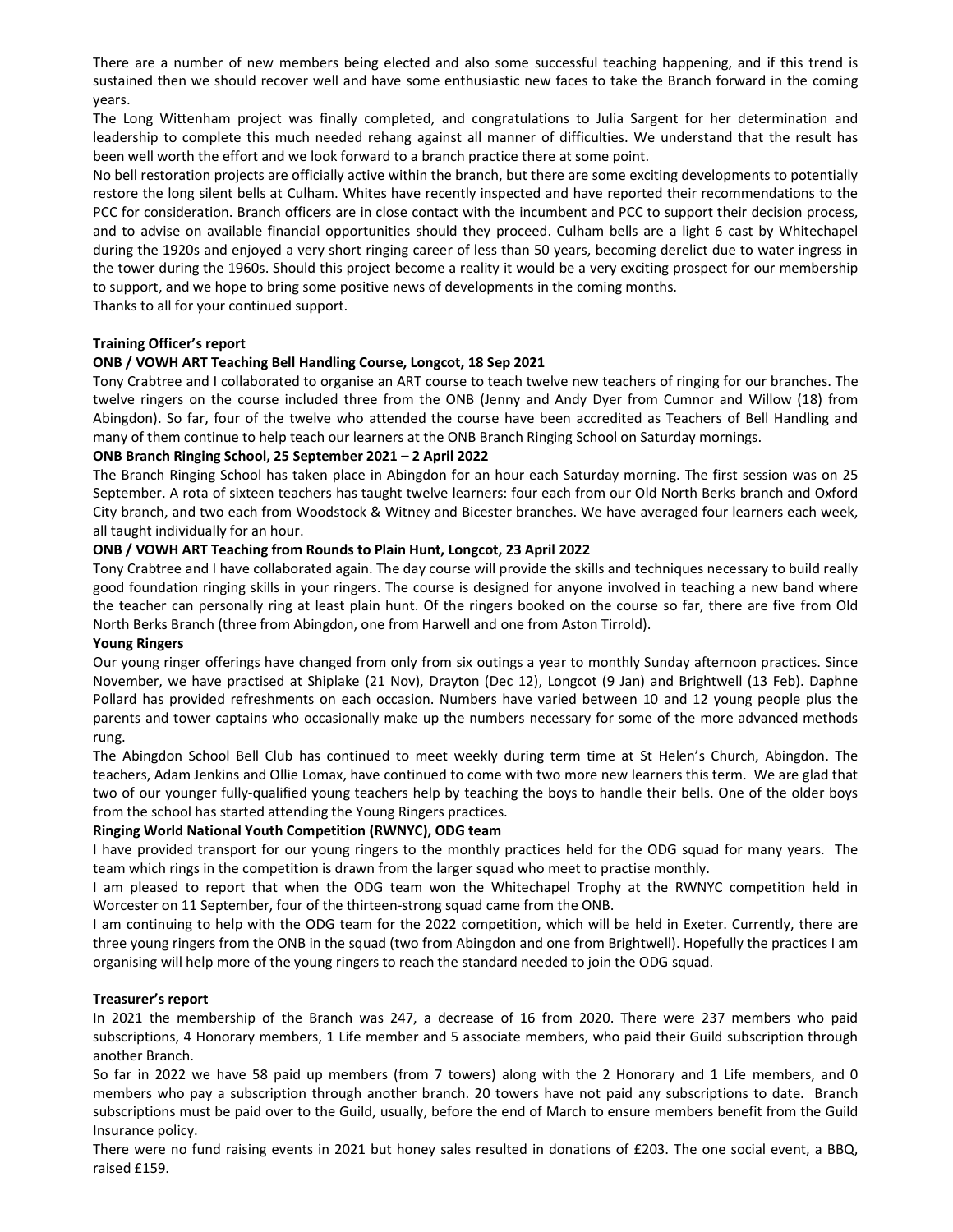The Branch, for the fifth year, collected a voluntary £2 donation with subscriptions. £472 was collected in the year. Almost everyone made the contributions to put towards Branch bell restorations projects. The Branch supported the work at Long Wittenham with a grant of £3,000. The Branch has no other bell restoration project commitments at present. However, there is one potential project at Culham but this is in the very early stages.

Three youth events were organised by the Branch in the latter half of the year, following the shutdown caused by the pandemic. These resulted in a surplus of £26. A Donation was made to the Oxford Diocesan Bell Fund of £500.

The Branch, at the end of 2021, had funds in the region of £4,700, which is well in excess of the reserves required by the Branch.

The accounts for 2021 are being circulated with this report and are currently being independently examined. They should be ready to be presented for approval at the AGM.

Just one note from the accounts – the Branch is holding  $£1,600$  for Long Wittenham following the completion of the restoration project as the PCC didn't wish to hold the excess funds. This is restricted money only to be used for expenses relating to the bells at Long Wittenham.

Following a vote to approve the financial statement for the year ending 31<sup>st</sup> December 2021 (proposed by Dick Peters and seconded by Josie Irving), the accounts were ratified.

#### 5) Projects in the Branch

Culham: Whites have carried out an inspection of the bells and fittings. A small team has been set up, which includes branch officers and Andrew Steele of Culham Parish Council, and is headed by Jenny Dyer. The team is planning to meet up with members of the Culham PCC at North Moreton, where a similar rehang has taken place alongside reordering of the church. This meeting is being hosted by Rob Nickless. The situation at Culham is highly sensitive and so a gentle approach is being taken.

#### 6) Donation to the Oxford Diocesan Bell Fund and other recommendations

- It was agreed that ONB Branch will donate £500 to the Oxford Diocesan Bell Fund (proposed by Stuart Gibson and seconded by Tim Pett). Stuart Gibson thanked the Branch on behalf of the Bell Fund Trustees.
- There were no other recommendations.

### 7) Election of officers

Janette Roberts said that she wished to stand down as Branch Representative. The Chairman thanked Janette for all the work she had done for the Branch over many years.

|                               |                        | Proposed by           | Seconded by            |
|-------------------------------|------------------------|-----------------------|------------------------|
| Chairman                      | <b>Rob Nickless</b>    | Gillian Loyd          | Jenny Dyer             |
| Vice Chairman                 | <b>Charles Morrish</b> | Daphne Pollard        | Dick Peters            |
| Secretary                     | Gillian Loyd           | <b>Rob Nickless</b>   | Josie Irving           |
| Treasurer                     | Stuart Gibson          | <b>Richard Loyd</b>   | <b>Charles Morrish</b> |
| Joint Ringing Masters         | Richard Loyd           | Josie Irving          | Jenny Dyer             |
|                               | <b>Philip Roberts</b>  |                       |                        |
| <b>Training Officer</b>       | Susan Read             | <b>Philip Roberts</b> | Jenny Jeskins          |
| Newsletter Editor             | Daphne Pollard         | Susan Read            | <b>Rachel Morrish</b>  |
| Webmaster                     | Mark Cooke             | Dick Peters           | Susan Read             |
| <b>Branch Representatives</b> | Josie Irving           | <b>Philip Roberts</b> | Richard Loyd           |
|                               | <b>Charles Morrish</b> |                       |                        |
|                               | <b>Dick Peters</b>     |                       |                        |

There being no further nominations, the above were duly elected.

#### 8) Election of new members

The following were proposed as new members of the Branch and Guild:

| <b>Name</b>          | Tower      | Proposer           |
|----------------------|------------|--------------------|
| Sarah Macdonell      | Wantage    | <b>Dick Peters</b> |
| Alban Walker         | Radley     | Daphne Pollard     |
| Susie Pocock         | Cholsey    | Jenny Jeskins      |
| Frances Higham       | Cholsey    | Jenny Jeskins      |
| Anna Hurst           | Cholsey    | Jenny Jeskins      |
| <b>Hedley French</b> | Childrey   | Jane Valentine     |
| Lynn Burridge        | Brightwell | John Dowling       |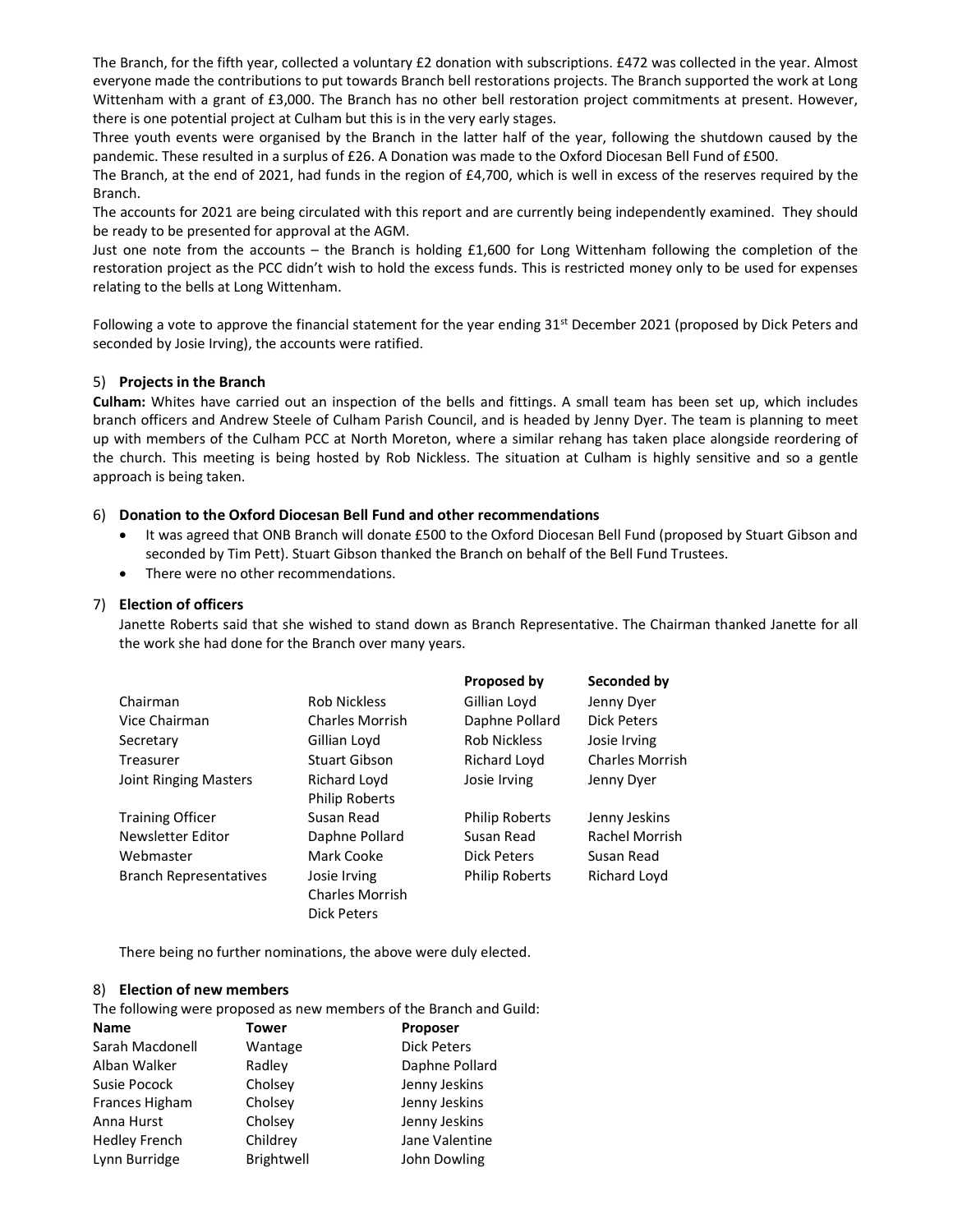| Lindsay Lott            | Blewbury             | Richard Loyd          |
|-------------------------|----------------------|-----------------------|
| Karen Bishop            | North Moreton        | <b>Rob Nickless</b>   |
| <b>Charlie Nickless</b> | North Moreton        | <b>Rob Nickless</b>   |
| Wendy Muggeridge        | Wallingford          | Mary Friskney         |
| <b>Marion Preston</b>   | Cumnor               | Jenny Dyer            |
| Neil Weston             | Abingdon, St Nicolas | Susan Read            |
| <b>Ben Williams</b>     | Harwell              | <b>Philip Roberts</b> |

They were seconded by Josie Irving and were elected as members of the Branch and Guild.

The Chairman was very pleased that there were so many new members after Covid-19 and welcomed them to the Guild.

## 9) Survival and recovery of ringing (national initiative)

Jenny Dyer reported that she had recently sent a short survey to all the towers in the Branch, asking what support is being given to other towers or is needed at a local level. So far the feedback she has received has been very positive. Jenny is hoping that all towers will be able to ring for services and on practice nights, and will liaise with branch officers to provide any necessary support.

## 10) Social events

- There will be a mini outing and lunch on Wednesday,  $27<sup>th</sup>$  April.
- There will be a branch outing organised by Philip Roberts, followed by a barbecue at the home of Stuart and Naomi Gibson. Date to be decided.
- The barn dance and supper at Harwell Village Hall, which was postponed in Novembers 2020 and 2021, is now scheduled for 12<sup>th</sup> November 2022.

## 11) Safeguarding

Richard Loyd thanked June Wells, Guild Safeuarding Officer, for attending the branch AGM. He said that, after communications on Safeguarding from the CCCBR in The Ringing World had been discussed at the recent Branch Committee Meeting, he felt that it was important for June to clarify some complicated issues:

 Every three years all ringers aged 16 and over are required to take the online 'Basic Awareness' course, which takes approximately 1 hour 15 minutes.

June advised that it had been agreed by the C of E National Safeguarding Team and the Oxford Diocese that all church volunteers, including bell ringers, choir members, sides persons, flower arrangers, etc. need to complete the Basic Awareness Course. This course makes everyone aware of the meaning of Safeguarding and helps them to know what they should do if ever anyone makes a disclosure to them.

 Every three years, all tower captains are required to take the online 'Foundation' Course, which takes approximately 1 hour 30 minutes.

June advised that, until Christmas 2021, all tower captains had been expected to take the Leadership course. However this had been reduced to Foundation level by the C of E National Safeguarding Team with agreement from the Oxford Diocese. The course needs to be completed regardless of whether or not there are any young ringers or vulnerable adults in the band.

 Every three years some ringers, particularly those training a large number of young ringers, will need to take the 'Leadership' Course. This course consists of two 1 hour 30 minute sessions, and requires advance preparation and a post course interview.

June advised that the Branch Training Officer, who teaches a number of young ringers, needs to have taken the Leadership course. In addition there are several Guild Officers who have been identified by the Guild Master who also need to take this course.

- What should be done if a ringer refuses to take the required course? June said that tower captains should ask their ringers to complete the course. However it would be up to each Parish Safeguarding Officer to ensure that this was done. Tower captains should promote the courses, but responsibility lies with each parish. Parish Safeguarding Officers and tower captains can stop someone ringing if they have refused to do the relevant course. Tower Captains need to supply their Safeguarding Officers with the names of all their ringers.
- What happens if there are visitors to the tower? Visitors' names should be entered in the tower register. There should be a local ringer, who has completed the Foundation course, at service ringing and at any practices.
- On many occasions Safeguarding issues go unnoticed. What is the Church seeking to achieve? June advised that the Church is making everyone aware of the types of abuse that can happen and letting them know what is the correct thing to do if ever anything comes to their attention.
- One to one training of ringers with no one else present. June advised that this is permitted but not considered to be wise. If a child is being taught, this could be done in the presence of a parent. It is also ideal to have two adults in the car if transporting young ringers.